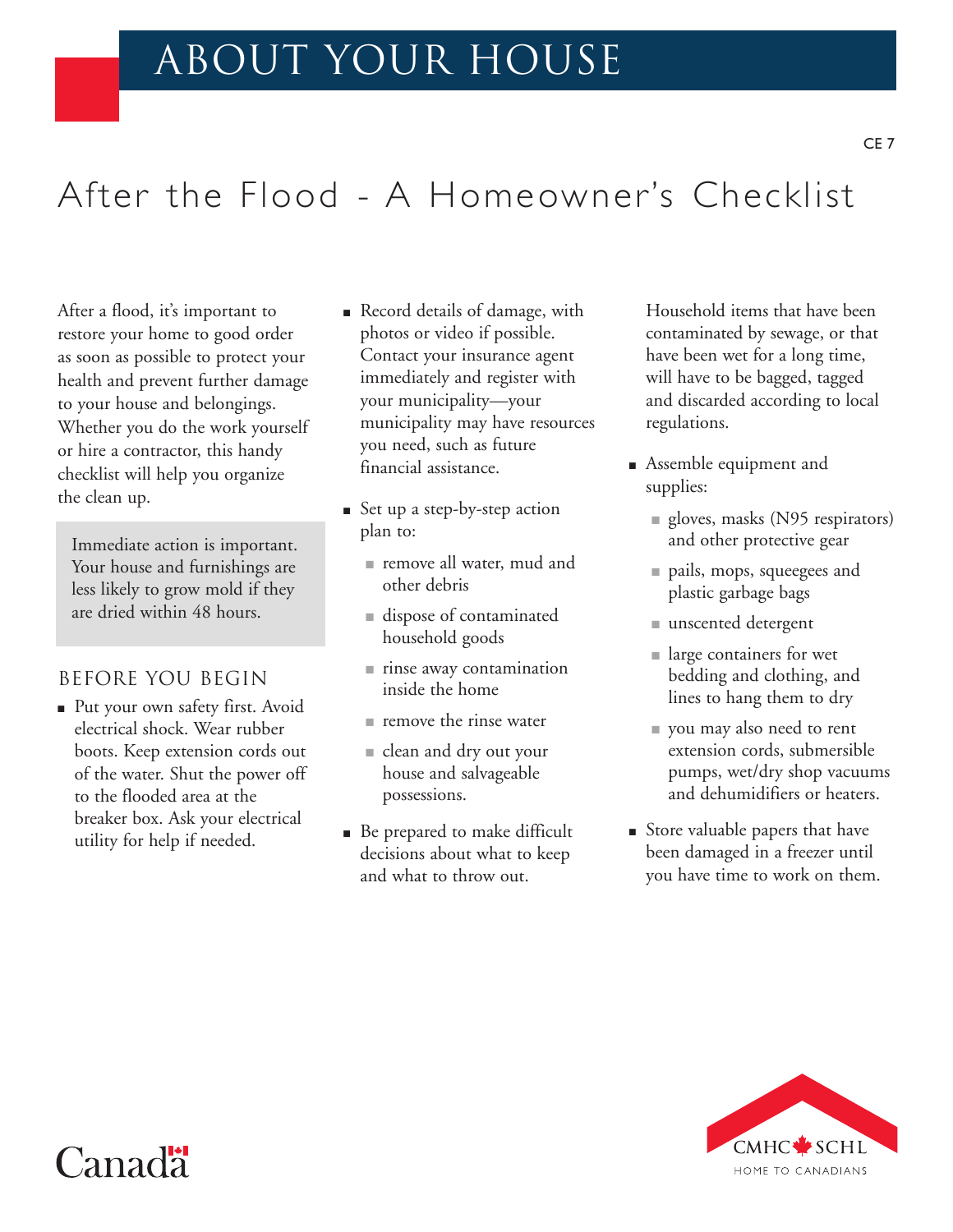After the Flood - A Homeowner's Checklist

### FIRST STEPS

- Remove standing water with pumps or pails, then with a wet/dry shop vacuum.
- Remove all soaked and dirty materials and debris, including wet insulation and drywall, residual mud and soil, furniture, appliances, clothing and bedding.
- Hose down any dirt sticking to walls and furnishings, then rinse several times, removing the remaining water with a wet/dry shop vacuum. Rinse, then clean all floors as quickly as possible. Flooring that has been deeply penetrated by flood water or sewage should be discarded.
- Work from the top down. Break out all ceilings and walls that have been soaked or that have absorbed water. Remove materials at least 500 mm (20 in.) above the high-water line. Removing only the lower part of the wall applies if action is taken immediately after the flood or wetting event. Gypsum board walls that have been exposed to high humidity or standing water for a prolonged period of time should be removed in their entirety and discarded. Ceiling tiles and panelling should be treated like drywall.
- Wash and wipe/scrub down all affected or flooded surfaces with unscented detergent and water. Rinse. Repeat the process as

needed. Concrete surfaces can be cleaned with a solution of TSP (tri-sodium phosphate) in water (one half cup TSP to one gallon of warm water). When using TSP, which is highly corrosive, wear gloves and eye protection.

- **Bleach is not recommended.** The presence of organic (humic) materials, the pH (acidity/alkalinity) of the water, the surface material and contact time affect the effectiveness of bleach for disinfection. Since these factors are not generally controlled, bleach cannot be relied upon for disinfection. The most compelling reason for advising against bleach is that fumes are harmful but in addition, overuse of bleach will result in increased releases of chlorinated effluents, which can be harmful to the environment.
- Surfaces that are dry and/or have not been directly affected by the flood water should be vacuumed with a HEPA vacuum cleaner. Further cleaning of concrete surfaces can be done with TSP. Washable surfaces can be washed with unscented detergent and water. Surface mold on wood can be removed with a vacuum-sander. Do not sand without simultaneous vacuuming. Wood that looks moldy after sanding may need to be replaced.

■ After cleaning the surfaces, ventilate or dehumidify the house until it is completely dry. Rapid drying is important to prevent mold growth. When the outside weather permits (low humidity and moderate temperature), open doors and windows and hasten the drying process with fans. If the outside weather is not suitable and you notice that drying is not happening fast, use dehumidifying equipment, renting extra units as necessary.

To determine if the outdoor air can help dry the air inside, place a hygrometer in the area to be dried. Let it stabilize then open a window and monitor the Relative Humidity (RH). If it goes down then it means the air is dry enough to assist the drying process. If the RH increases, close the window.

- Carpets must be dried within two days. Sewage-soaked carpets must be discarded. Homeowners can't effectively dry large areas of soaked carpets themselves. Qualified professionals are required.
- Ensure that all interior cavities and structural members are completely dry (which could take weeks) before closing cavities.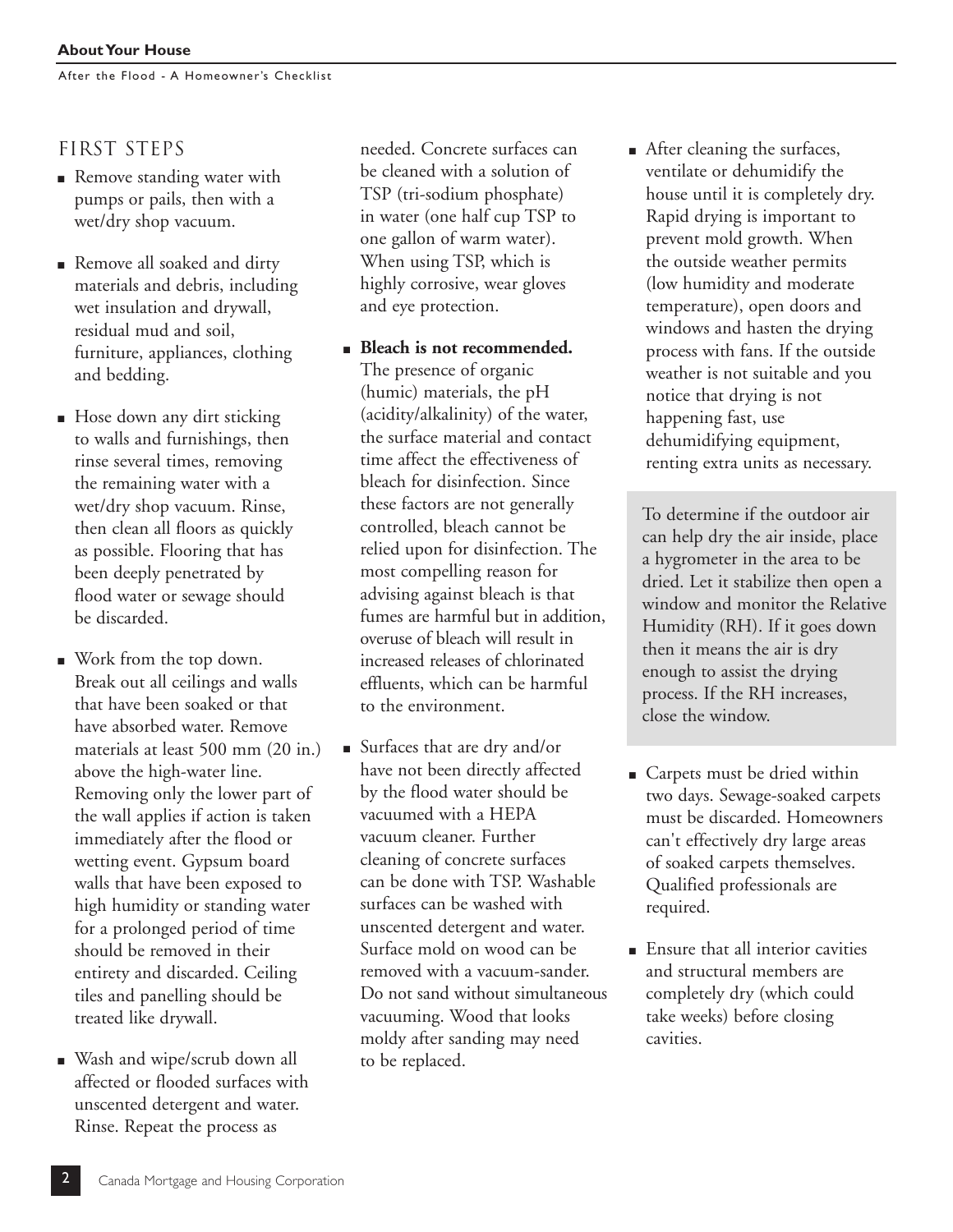### What to keep or discard

- Discard and replace all insulation materials, and all less-expensive articles that have been soaked, including particleboard furniture, mattresses, box springs, stuffed toys, pillows, paper and books.
- Separate valuable papers. Ask a lawyer whether you should save the papers themselves or just the information on them.
- The frames of good quality wood furniture can sometimes be salvaged, but must be cleaned and dried by ventilation away from direct sunlight or heat. Consult a furniture restoration specialist. Coverings, paddings and cushions must be discarded and replaced.
- Scrape heavy dirt from washable clothes, rinse and wash several times with detergent and dry quickly.

#### Before moving back in

- Do not use flooded appliances, electrical outlets, switch boxes or fuse/breaker panels until they have been checked by your local utility.
- If they have been soaked, consult an HVAC (Heating, Ventilation and Air Conditioning) contractor to replace the furnace blower motor, switches and controls, insulation and filters. Inspect all flooded forced air heating ducts and return-duct pans and have them cleaned out or replaced. Seek advice from your local utility about a water heater that has been wet. Refrigerators and freezers may need to be replaced.
- Flush floor drains and sump pits with detergent and water and scrub them to remove greasy dirt and grime. Clean footing drains outside the foundation if necessary.